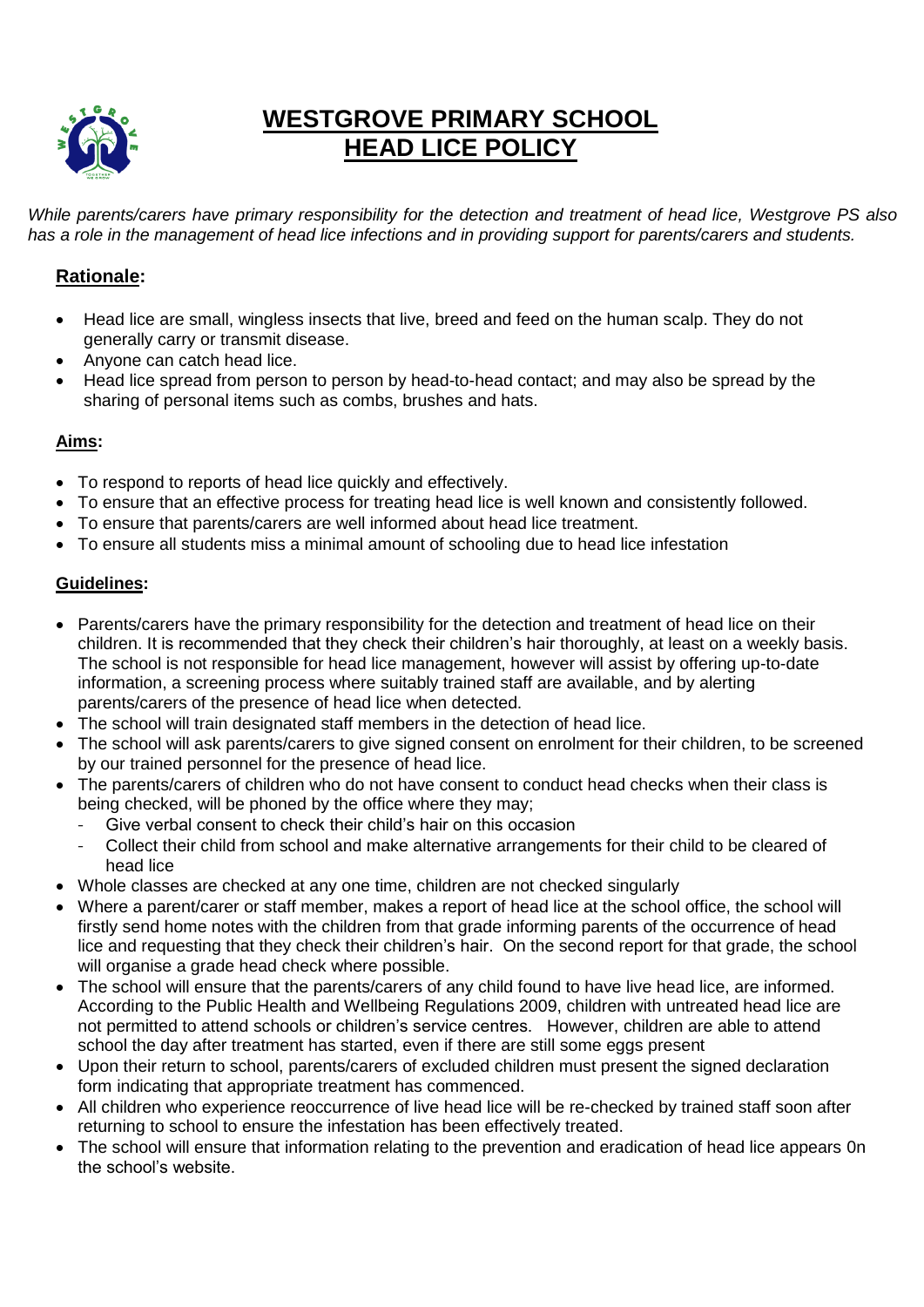- *If your family has head lice, tell anyone who has had head-to-head contact with them, so that they can check and treat their family if needed. There is no need to treat the whole family, unless they also have head lice.*
- *Concentrate on treating the affected person's head. There is no evidence to suggest that you need to clean the house or the classroom. The only linen that requires changing is the affected person's pillowcase. Wash it in hot water (60 ºC) or dry it in a clothes dryer set to warm or hot.*
- *Itchiness may not disappear immediately after treatment. Persistent itch without evidence of persistent infection is not a reason to repeat the treatment. There are other reasons why your scalp might feel itchy.*

This policy was last ratified by School Council on 16<sup>th</sup> May 2017 To be Reviewed in 2020

# **WESTGROVE PRIMARY SCHOOL**

### HEAD LICE CHECK REPORT

Today at school, your child was checked by our trained staff for the presence of head lice.

The results of the check are:

No lice or eggs detected.





Live lice were found.

Therefore, the following action is required:-

|  | No action required. |  |
|--|---------------------|--|
|--|---------------------|--|

- Remove dead eggs
- Child's hair must be treated to kill and remove all live lice and eggs
- **Please Note:** All children who experience reoccurrence of live lice/ eggs will be re-checked by trained staff soon after returning to school to ensure the infestation has been effectively treated.

Regards

| <b>Tami-Jo Richter</b><br>Principal |  |  |
|-------------------------------------|--|--|
|                                     |  |  |